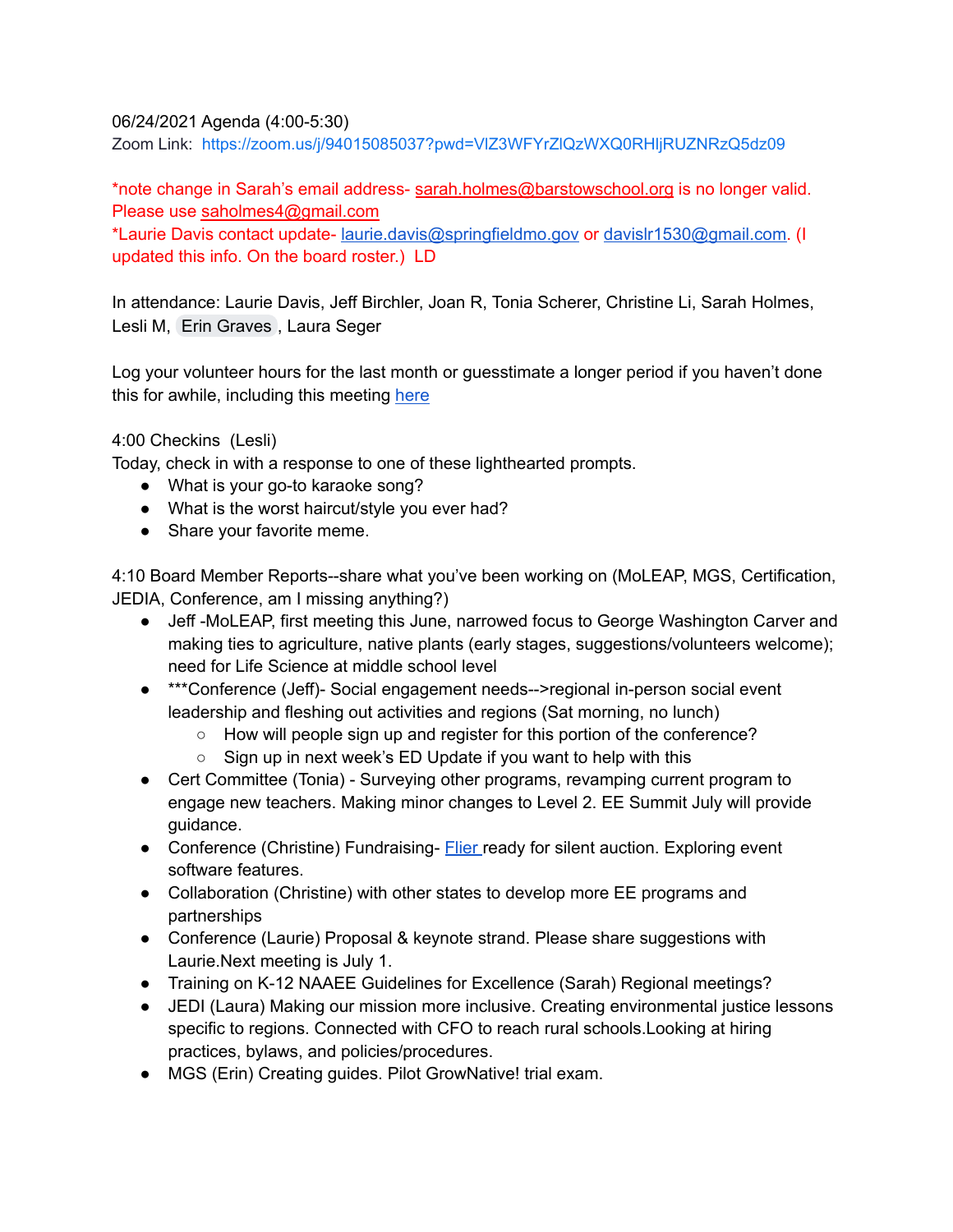4:25 Treasurer's Report (Laurie)

- $\bullet$  MEEA Budget vs [Actual--Jan.-June](https://drive.google.com/file/d/1C56DtfO2HGIUQvVxOA4kkevJ1LkeEaA_/view?usp=sharing) 2021 compared to budget totals through Dec.  $\dots$
- Missouri+Environmental+Education+Association Statement+of+Activity -Jan.-Jun…

4:40 DG Rounds (continuing where we left off from last month's [membership](https://docs.google.com/document/d/1IhhYdmV89Dsufm6kDS5UwnjT38V4rPLqsxrFRLQITco/edit?usp=sharing) question)

- Quick DG Review
	- Select roles (facilitator, note taker, tuner(s))
		- Facilitators: Sarah, Lesli
		- Tuner: Joan
		- Note taker: Jeff & Joan (J&J!)
	- Picture-forming (Sarah, Lesli)--**what**
	- Shape a Proposal--**so what**
	- Present a Proposal--**now what**
	- Consent round (consent=no major objections, good enough for now; objection=enough downsides to the proposal that you don't want to move forward)
		- When doing "Rounds", important to stay in the correct mode
			- Picture-forming-->talking about what the current situation is, understanding the problem
				- ID the ball of yarn, dimensions of the problem i.e. the strands of yarn
				- No solutions yet
				- Consent to completeness of the list/dimensions/elements of the problem
			- Proposal-shaping--> implications of the "what"
				- Generate
					- Generate the proposal ideas in rounds
					- Refrain from judging or evaluating ideas
					- Free-flow, creative idea generation
				- Organizing
					- Select a "tuner" Joan
					- Organize the ideas w/o adding or taking away the meaning of them (stay neutral about proposals)
					- Tuner shapes the ideas concisely into a manageable # of proposals and they circulate proposals to the whole proposal (this can take place during a break or between meetings)
					- Confirm the tuners list is accurate and the proposals address all aspects of the problem
			- Present the proposal(s)
				- Clarifying questions
				- Quick reactions (what do you think?)
				- Consent round
				- If not objections, next agenda item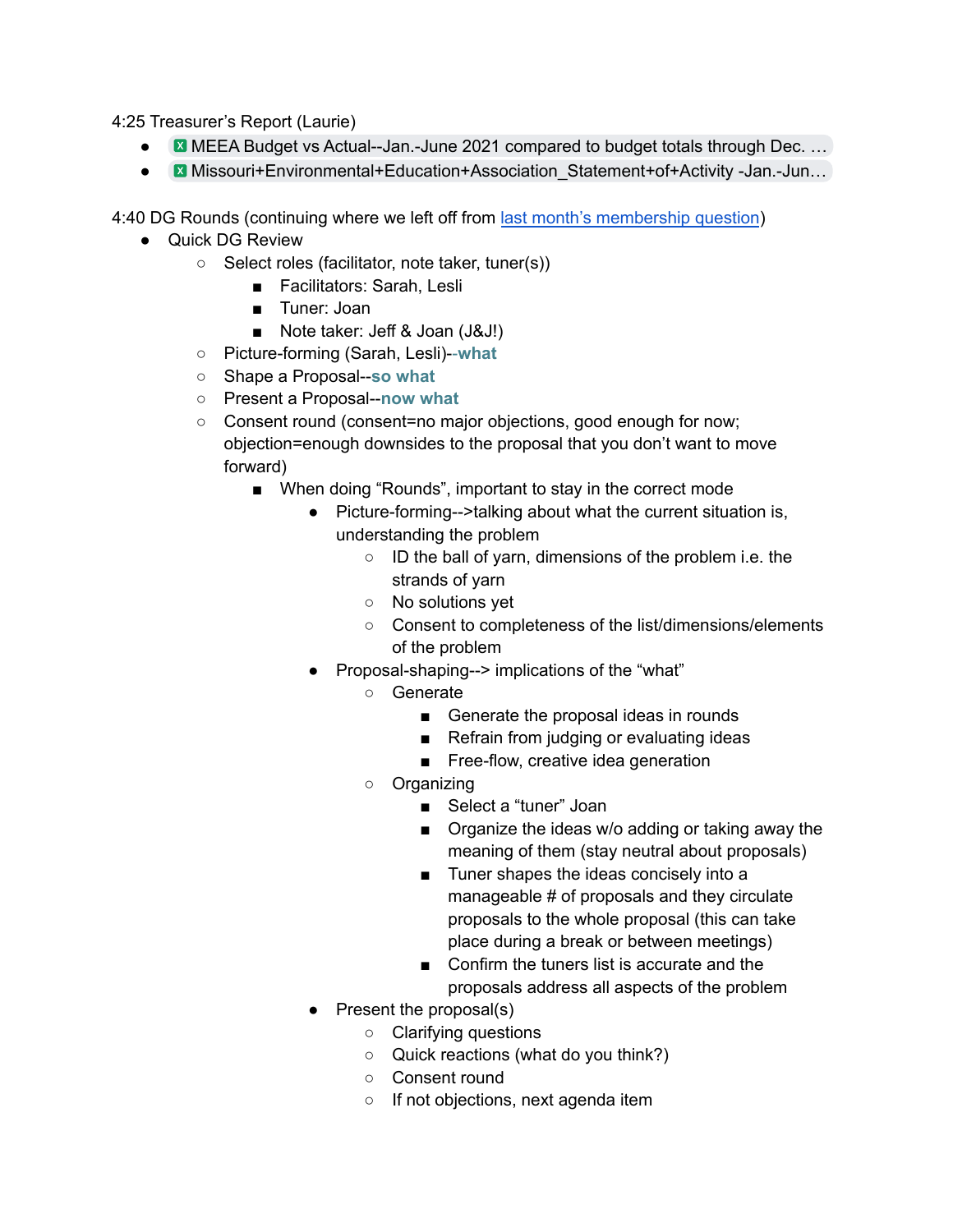- If doesn't pass, facilitator amends proposal
	- Could include a free form discussion (How might you solve this round)
	- Id how to fix the objections (rounds, research to get more info)

MEEA Details for Picture Forming (The What):

- How do we change our membership so that people get what they want from MEEA and Membership is a more significant funding stream for MEEA?
- $\bullet$  Signing up for newsletter = a Free Basic membership (this has been the system for quite a few years, before Lesil joined the organization; the Free Basic membership level really helped grow our membership)
- [Member](https://docs.google.com/document/d/1gBQIXTGUKJX-qlHe2Lhy9mRkqcIvisTTLabeNyXlTzU/edit) Survey from August 2019 (36 respondents)
- 2021 #s
	- 666 subscribed in Mailchimp (i.e. Members)
		- 50% open often
		- 13% sometimes
		- 37% rarely
	- Membership Levels
		- 203 Prof Members (93 Active, 110 lapsed)-paid members
		- 17 Organizational Memberships-paid
		- The rest are Free Basic
	- Avg Open rate=29%; Avg click rate=4% (Top Locations Spgfd, CoMo, STL)
	- $\circ$  Out of 840 contacts in LGL, we have at least a city for 540 of them so we can tag with an MDC region for more targeted communications
		- Some of these aren't members but are potential partners, donors, interested parties
- We don't currently have a mechanism to sort out who wants 1x/month communication and who would be an active, participatory member?

Details about Other NAAEE Affiliates (More of "The What")

- Kentucky's [membership](https://www.kaee.org/membership_levels.html) structure
- Colorado
	- Individual \$75 or \$20 (discounted rate for students, retired, or in need)
	- Org memberships <https://caee.org/civicrm/contribute/transact?reset=1&id=1>
	- Benefits list: <https://caee.org/membership>
- Kansas <https://www.kacee.org/become-a-member> (automatic renewal is the default)
- Maine [https://www.cvent.com/Events/ContactPortal/Pages/Custom.aspx?cid=705&cwstub=602](https://www.cvent.com/Events/ContactPortal/Pages/Custom.aspx?cid=705&cwstub=60289714-05df-47f9-abd3-81bd9aa42a7a) [89714-05df-47f9-abd3-81bd9aa42a7a](https://www.cvent.com/Events/ContactPortal/Pages/Custom.aspx?cid=705&cwstub=60289714-05df-47f9-abd3-81bd9aa42a7a)
- Illinois <https://www.eeai.net/join-eeai.html> (automatic renewal is the default)
- Iowa <https://iowaee.org/join/become-a-member/>